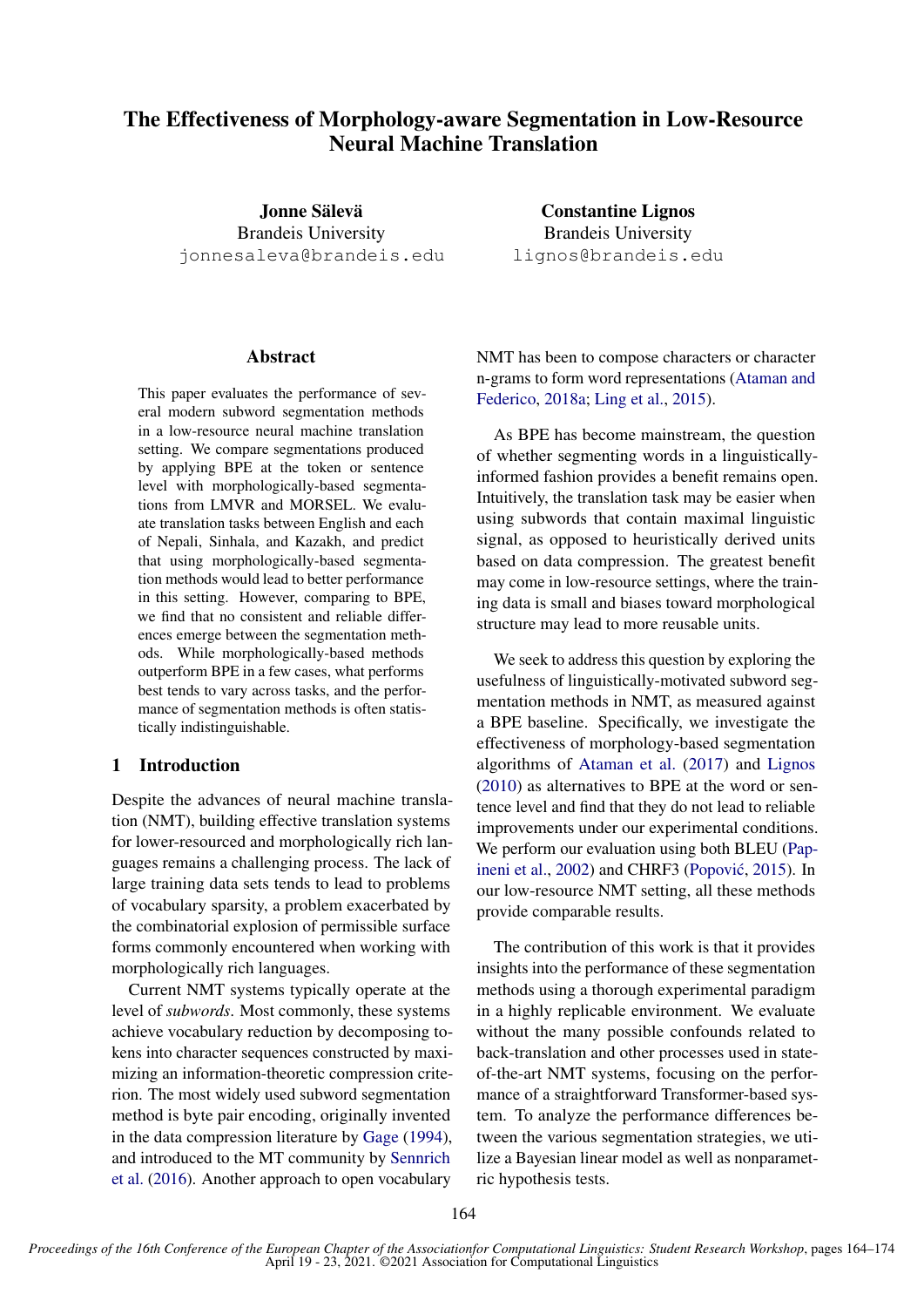<span id="page-1-0"></span>

| <b>Translation</b> task | Split          | Sentences | Tokens (EN) | Tokens (non-EN) |
|-------------------------|----------------|-----------|-------------|-----------------|
| $NE \leftrightarrow EN$ | Train          | 563,947   | 4,483,440   | 4,200,818       |
| $SI \leftrightarrow EN$ | Train          | 646,781   | 4,837,496   | 4,180,520       |
| $KK \leftrightarrow EN$ | Train $(120k)$ | 124,770   | 379,546     | 319,484         |
| $KK \leftrightarrow EN$ | Train $(220k)$ | 222,424   | 1,717,414   | 1,365,605       |
| $NE \leftrightarrow EN$ | Dev            | 2,559     | 46,267      | 37,576          |
| $SI \leftrightarrow EN$ | Dev            | 2,898     | 53,471      | 48,659          |
| $KK \leftrightarrow EN$ | Dev            | 2,066     | 45,975      | 37,258          |
| $NE \leftrightarrow EN$ | <b>Test</b>    | 2,835     | 51,455      | 43,802          |
| $SI \leftrightarrow EN$ | Test           | 2,766     | 50,973      | 46,318          |
| $KK \rightarrow EN$     | Test           | 1,000     | 20,376      | 15,943          |
| $EN \rightarrow KK$     | Test           | 998       | 24,074      | 19,141          |

Table 1: Number of sentences in raw corpora. The 120k and 220k training conditions for KK correspond to training KK↔EN models with/without an additional crawled corpus. The test sets for KK→EN and EN→KK are different from each other and mirror the released WMT19 data.

## 2 Related work

Attempts to create unsupervised, morphologicallyaware segmentations have often been derived from the Morfessor family of morphological segmentation tools [\(Virpioja et al.,](#page-7-1) [2013\)](#page-7-1). In addition to extensions of Morfessor, such as *Cognate Morfessor* (Grönroos et al., [2018\)](#page-6-5), [Ataman et al.](#page-5-1) [\(2017\)](#page-5-1) and [Ataman and Federico](#page-5-2) [\(2018b\)](#page-5-2) introduced the LMVR model, derived from Morfessor *FlatCat* (Grönroos et al.,  $2014$ ), and applied it to NMT tasks on Arabic, Czech, German, Italian, Turkish and English, noting that LMVR outperforms a BPE baseline in CHRF3 and BLEU. Contrary to their results, however, [Toral et al.](#page-7-2) [\(2019\)](#page-7-2) find that using LMVR yielded mixed results: on a Kazakh-English translation task the authors observed marginal BLEU improvements over BPE, whereas for English-Kazakh, the authors reported LMVR to perform marginally worse than BPE in terms of CHRF3.

There have also been efforts to combine BPE with linguistically motivated approaches. For instance, [Huck et al.](#page-6-7) [\(2017\)](#page-6-7) propose to combine BPE with various linguistic heuristics such as prefix, suffix, and compound splitting. The authors work with English-German and German-English tasks, and observe performance improvements of approximately 0.5 BLEU compared to a BPE-only baseline. As another example, [Weller-Di Marco and](#page-7-3) [Fraser](#page-7-3) [\(2020\)](#page-7-3) combine BPE with a full morphological analysis on the source and target sides of an English-German translation task, and report performance improvements exceeding 1 BLEU point over a BPE-only baseline.

Finally, even though [Sennrich et al.](#page-7-0) [\(2016\)](#page-7-0) originally only used the NMT training set to train their segmentation model, others have recently found benefit in adding monolingual data to the process. In particular, [Scherrer et al.](#page-7-4) [\(2020\)](#page-7-4) used both SentencePiece and Morfessor as segmentation models on an Upper Sorbian–German translation task and found a monotonic increase in BLEU when the segmentation model was trained with additional data, while at the same time keeping the NMT training data constant.

# 3 Experiments

To investigate the effect of subword segmentation algorithms on NMT performance, we train translation models using the Transformer architecture of [Vaswani et al.](#page-7-5) [\(2017\)](#page-7-5). We base our work on two recent datasets: FLoRes (Guzmán et al., [2019\)](#page-6-8), and select languages from the WMT 2019 Shared Task on News Translation [\(Barrault et al.,](#page-5-3) [2019\)](#page-5-3). Corpus statistics for all corpora can be found in Table [1.](#page-1-0)

The FLoRes dataset consists of two language pairs, English-Nepali and English-Sinhala. To add another lower-resourced language, we use the Kazakh-English translation data from WMT19. In terms of morphological typology, both Nepali and Sinhala are agglutinative languages [\(Prasain,](#page-6-9) [2011;](#page-6-9) [Priyanga et al.,](#page-6-10) [2017\)](#page-6-10), as is Kazakh [\(Kessikbayeva](#page-6-11) [and Cicekli,](#page-6-11) [2014\)](#page-6-11).

We conduct two sets of experiments on Kazakh to investigate how the amount of training data influences our results: first, we train only on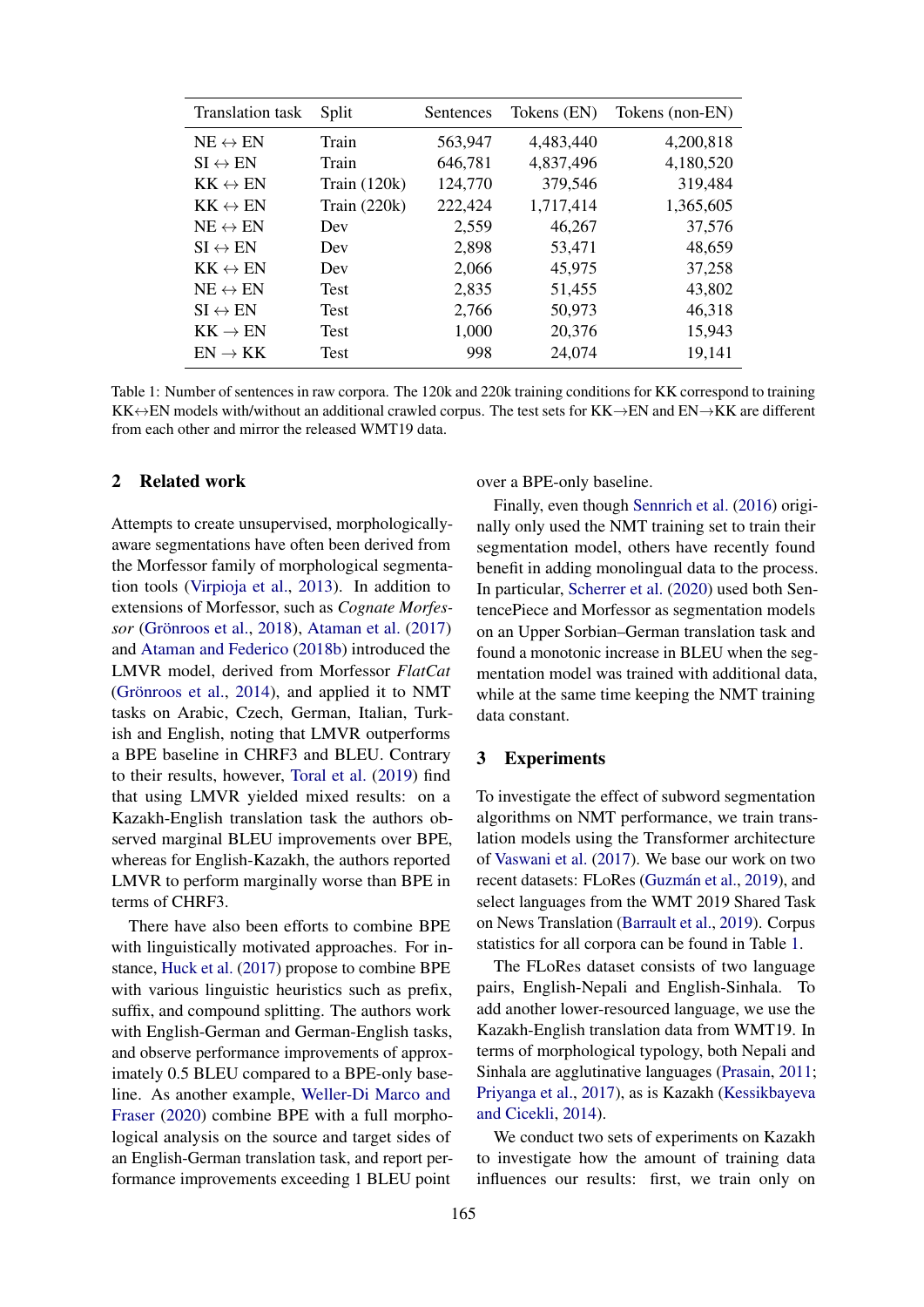<span id="page-2-0"></span>

| Segmentation         | Sentence                                                                             |
|----------------------|--------------------------------------------------------------------------------------|
| Original             | The nation slowly started being centralized and during                               |
| <b>SentencePiece</b> | the n ation sl ow ly start ed being cent ral ized and during                         |
| Subword-NMT          | the n@@ ation s@@ low@@ ly star@@ ted being cen@@ tr@@ ali@@ z@@ ed and d@@ ur@@ ing |
| <b>LMVR</b>          | the nation s +low +ly st +ar +ted be +ing c +ent +ral +ized and d +ur +ing           |
| MORSEL               | the nation sQQ low +ly start +ed being cenQQ trQQ aliQQ z +ed and duQQ r +ing        |
|                      |                                                                                      |

Table 2: Examples of segmentation strategies and tokenization.

the WikiTitles and News Commentary corpora (train120k), followed by another set of experiments (train220k) where we include the web crawl corpus prepared by Bagdat Myrzakhmetov of Nazarbayev University. We also conducted experiments with Gujarati data from WMT19, but BLEU scores were too low to allow for meaningful analysis. For our models, we generally follow the architecture and hyperparameter choices of the FLoRes Transformer baseline, except for setting clip norm to 0.1 and enabling FP16 training.

Despite the widespread use of auxiliary techniques such as back-translation we deliberately refrain from employing such techniques in this work. This is done to best isolate the effect of varying the subword segmentation algorithm, and to avoid the complexity of disentangling it from the effect of other factors. It should be noted, however, that such techniques were highly prevalent among of systems submitted to the  $KK \leftrightarrow EN$  WMT19 News Translation Shared Task: 64% used back-translation, 61% used ensembling, and 57% employed extensive corpus filtering [\(Barrault et al.,](#page-5-3) [2019\)](#page-5-3).

#### 3.1 Subword segmentation algorithms

Below we describe our hyperparameter settings for the various subword segmentation algorithms. Sinhala and Nepali are tokenized using the Indic NLP tokenizer [\(Kunchukuttan,](#page-6-12) [2020\)](#page-6-12), whereas for English and Kazakh we use the Moses tokenizer [\(Koehn et al.,](#page-6-13) [2007\)](#page-6-13). Example segmentations from actual data can be seen in Table [2.](#page-2-0)

The segmentation methods we evaluate learn their subword vocabularies from frequency distributions of tokenized text. The exception to this is SentencePiece, whose subword units are learned from sentences, including whitespace. In the case of English and Kazakh, these sentences are untokenized whereas for Nepali and Sinhala, preprocessing with the Indic NLP tokenizer is applied following the approach of Guzmán et al. [\(2019\)](#page-6-8).

# 3.1.1 Subword-NMT and SentencePiece

As our baseline subword segmentation algorithm, we use the BPE implementation from Subword- $NMT<sup>1</sup>$  $NMT<sup>1</sup>$  $NMT<sup>1</sup>$ . Throughout our experiments we use a joint vocabulary of the source and target and set the number of requested symbols to 5,000. For Senten-cePiece, we use the default BPE implementation<sup>[2](#page-2-2)</sup> with a joint vocabulary size of 5,000 words. These choices are motivated by the general observation by [Sennrich and Zhang](#page-7-6) [\(2019\)](#page-7-6) that lowering BPE size improves translation quality in ultra-low resource conditions, and the specific value of 5,000 was pre-viously used by Guzmán et al. [\(2019\)](#page-6-8). The same small vocabulary size has been used elsewhere in the low-resource NMT literature, for instance by [Roest et al.](#page-6-14) [\(2020\)](#page-6-14) while training NMT systems for Inuktitut. We also conducted a hyperparameter sweep for 2,500, 5,000, 7,500 and 10,000 merge operations, but noticed no improvement over the choice of 5,000 motivated by prior work.

#### 3.1.2 LMVR

For LMVR [\(Ataman et al.,](#page-5-1) [2017\)](#page-5-1), we utilize slightly modified versions of the sample scripts from the author's Github repository<sup>[3](#page-2-3)</sup>. Our main modification is tuning the corpusweight hyperparameter in the Morfessor Baseline [\(Virpioja et al.,](#page-7-1) [2013\)](#page-7-1) model used to seed the LMVR model. Tuning is performed by maximizing the F1 score for segmenting the English side of the training data, using the English word lists from the Morpho Challenge 2010 shared task [\(Kurimo et al.,](#page-6-15) [2010\)](#page-6-15) as gold standard segmentations. After tuning the Morfessor Baseline model, we train a separate LMVR model for each language in a language pair using a vocabulary size parameter of 2,500 per language.

<span id="page-2-1"></span><sup>1</sup>[https://github.com/rsennrich/](https://github.com/rsennrich/subword-nmt) [subword-nmt](https://github.com/rsennrich/subword-nmt)

<span id="page-2-2"></span><sup>2</sup>[https://github.com/google/](https://github.com/google/sentencepiece) [sentencepiece](https://github.com/google/sentencepiece)

<span id="page-2-3"></span><sup>3</sup><https://github.com/d-ataman/lmvr>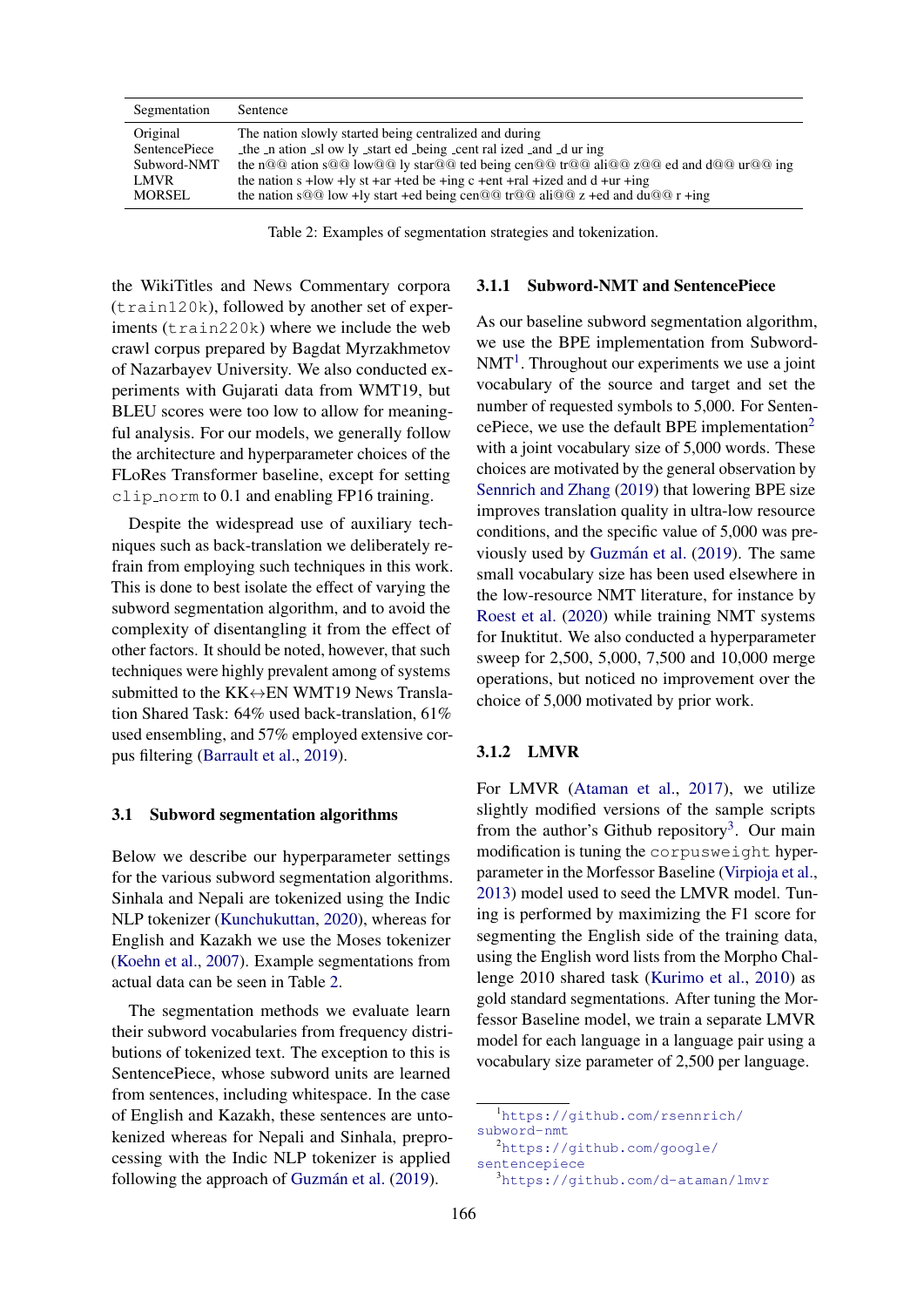# 3.1.3 MORSEL

MORSEL [\(Lignos,](#page-6-2) [2010\)](#page-6-2) provides linguisticallymotivated unsupervised morphological analysis that has been shown to work effectively on small datasets [\(Chan and Lignos,](#page-6-16) [2010\)](#page-6-16). While it provides derivations of morphologically complex forms via a combination of stems and affix rules, we modified it to provide a segmentation and then postprocessed its output to apply BPE to the stems to yield a limited-size vocabulary.

For example, on the English side of the NE-EN training data, MORSEL analyzes the word *algebraic* as resulting from the stem *algebra* being combined with the suffix rule *+ic*. A BPE model is trained on all of the stems in MORSEL's analysis, and when that is applied to the stem, it is segmented as al@@ ge@@ br@@ a. The stem and suffix are combined using a special plus character to denote suffixation, so the final segmentation is al@@  $q \in \mathbb{Q}$  br@@ a +ic. Tuning is performed as with LMVR, using the English word lists from the Morpho Challenge 2010 shared task [\(Kurimo et al.,](#page-6-15) [2010\)](#page-6-15) as a reference. We adjust the number of BPE units learned from the stems to keep the total per-language vocabulary below 2,500.

# 4 Results and analysis

Our experimental results can be seen in Table [3.](#page-3-0) All BLEU scores were computed using sacrebleu, and all CHRF3 scores using nltk. Each row consists of the mean and standard deviation computed across 5 random seeds for each configuration. We also plot the raw results in Figure [1.](#page-4-0) Table [4](#page-4-1) gives counts for the number of times each segmentation approach was the top-performing one or statistically indistinguishable from it. Table [7](#page-10-0) in the appendix gives *p*-values for all comparisons performed.

Overall, based on Tables [3](#page-3-0) and [4,](#page-4-1) no segmentation method seems to emerge as the clear winner across translation tasks, although BPE applied at the token (Subword-NMT) or sentence (Sentence-Piece) level performs well consistently. Subword-NMT or SentencePiece perform best in 12 out of 16 cases (counting BLEU and CHRF3 for each translation task), while morphology-based methods rank best in 4 out of 16 cases. In particular, we note that morphology-based methods seem to achieve or tie the best BLEU performance for translation tasks involving SI, and best CHRF3 performance for

<span id="page-3-0"></span>

| Segm. method                                                        | <b>BLEU</b>                                                                     | CHRF3                                                                                   |
|---------------------------------------------------------------------|---------------------------------------------------------------------------------|-----------------------------------------------------------------------------------------|
| EN-KK (train120k)                                                   |                                                                                 |                                                                                         |
| LMVR<br><b>MORSEL</b><br><b>SentencePiece</b><br>Subword-NMT        | $1.00 \pm 0.12$<br>$0.94 \pm 0.11$<br>$1.04 \pm 0.09$<br>$1.32 \pm 0.08$        | $21.98 \pm 0.41$<br>$21.24 \pm 0.89$<br>$21.48 \pm 0.47$<br>$22.12 \pm 0.28$            |
| EN-KK (train220k)                                                   |                                                                                 |                                                                                         |
| LMVR<br><b>MORSEL</b><br><b>SentencePiece</b><br>Subword-NMT        | $1.82 \pm 0.13$<br>$2.06 \pm 0.11$<br>$2.18 \pm 0.08$<br>$1.94 \pm 0.22$        | $22.74 \pm 0.84$<br>$22.88 \pm 0.40$<br>$22.78 \pm 0.43$<br>$22.62 \pm 0.88$            |
| KK-EN (train120k)                                                   |                                                                                 |                                                                                         |
| LMVR<br><b>MORSEL</b><br><b>SentencePiece</b><br>Subword-NMT        | $1.70\pm0.07$<br>$2.62 \pm 0.08$<br>$2.34 \pm 0.21$<br>$3.14 \pm 0.18$          | $23.72 \pm 0.44$<br>$26.26 \pm 0.36$<br>$\overline{24.64} \pm 0.81$<br>$25.92 \pm 0.54$ |
| KK-EN (train220k)                                                   |                                                                                 |                                                                                         |
| LMVR<br><b>MORSEL</b><br>SentencePiece<br>Subword-NMT               | $9.42 \pm 0.26$<br>$10.44 \pm 0.48$<br>$10.02 \pm 0.29$<br>$10.68 \pm 0.34$     | $33.88 \pm 0.76$<br>$34.58 \pm 0.88$<br>$33.50\pm0.54$<br>$35.52 \pm 0.41$              |
| <b>EN-NE</b>                                                        |                                                                                 |                                                                                         |
| <b>LMVR</b><br><b>MORSEL</b><br><b>SentencePiece</b><br>Subword-NMT | $4.32 \pm 0.04$<br>$4.38 \pm 0.16$<br>$4.58 \pm 0.15$<br>$\sqrt{4.42} \pm 0.16$ | $31.00 \pm 0.29$<br>$31.28 \pm 0.47$<br>$31.36 \pm 0.35$<br>$\overline{30.96} \pm 0.34$ |
| NE-EN                                                               |                                                                                 |                                                                                         |
| LMVR<br>MORSEL<br><b>SentencePiece</b><br>Subword-NMT               | $7.84 \pm 0.11$<br>$5.30 \pm 0.30$<br>$8.42 \pm 0.23$<br>$8.46 \pm 0.15$        | 34.10 $\pm$ 0.16<br>$28.18 \pm 0.97$<br>34.40 $\pm$ 0.73<br>$34.18 \pm 0.13$            |
| EN-SI                                                               |                                                                                 |                                                                                         |
| <b>LMVR</b><br><b>MORSEL</b><br><b>SentencePiece</b><br>Subword-NMT | $1.44 \pm 0.32$<br>$1.12 \pm 0.13$<br>$1.08 \pm 0.31$<br>$0.88 \pm 0.13$        | $28.22 \pm 0.30$<br>$27.44 \pm 0.34$<br>$27.56 \pm 0.43$<br>$26.78 \pm 0.51$            |
| <b>SI-EN</b>                                                        |                                                                                 |                                                                                         |
| LMVR<br><b>MORSEL</b><br><b>SentencePiece</b><br>Subword-NMT        | $7.24 \pm 0.22$<br>$7.78 \pm 0.16$<br>$7.52 \pm 0.08$<br>$7.76 \pm 0.25$        | $32.16 \pm 0.63$<br>34.32 $\pm$ 0.30<br>33.58 $\pm$ 0.43<br>$34.38 \pm 0.38$            |

Table 3: Mean and standard deviation of BLEU and CHRF3 across translation tasks and segmentation methods. Underlined values represent the highest mean scores. Bolded values are not significantly different  $(p > 0.05)$  than the highest score as determined by Dunn's test.

KK-EN with smaller training data (train120k) as well as EN-SI. However, when using LMVR, we fail to find the significant gains in BLEU compared to BPE reported by [Ataman et al.](#page-5-1) [\(2017\)](#page-5-1).

Comparing our results to Guzmán et al. [\(2019\)](#page-6-8), we note that the scores are similar, although not directly comparable as we report lowercased BLEU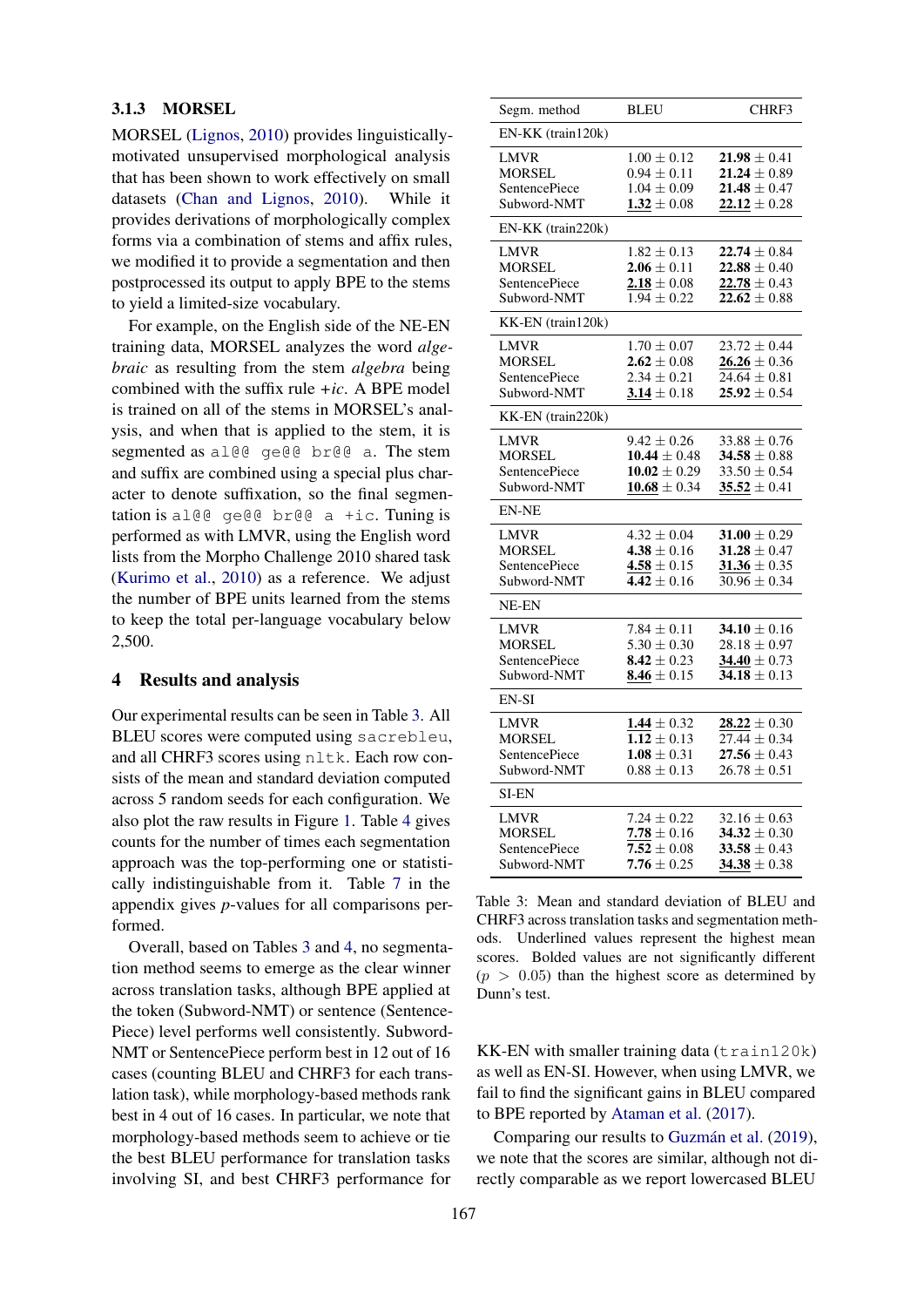<span id="page-4-0"></span>

<span id="page-4-1"></span>Figure 1: CHRF3 vs. BLEU with different translation tasks indicated by color and segmentation by marker shape.

| Segmentation method  | BLEU | CHRF3 |
|----------------------|------|-------|
| Subword-NMT          |      |       |
| <b>SentencePiece</b> |      | n     |
| <b>MORSEL</b>        |      |       |
| LMVR                 |      |       |

Table 4: Number of times each segmentation method was or tied with the best-performing method under each metric, counted across all tasks.

scores.<sup>[4](#page-4-2)</sup> They report EN-NE/NE-EN baseline BLEU scores of 4.3 and 7.6 using a single random seed, which are in line with our results in Table [3.](#page-3-0) For EN-SI/SI-EN, the authors report 1.2 and 7.2 BLEU, which likewise matches our findings. Even though our scores are low overall, they are as low as is to be expected using this approach, size of data, and languages. In order to compare our results to WMT19 participant systems, it is only meaningful to compare our system to baseline systems due to the widespread use of auxiliary training techniques, such as back-translation. For instance, [Casas et al.](#page-6-17) [\(2019\)](#page-6-17) report baseline NMT scores of 2.32 on KK-EN and 1.42 on EN-KK, which are in line with our MORSEL and SentencePiece results on KK-EN, and Subword-NMT results on EN-KK in the train120k condition.

# 4.1 Modeling BLEU and CHRF3

Based on Figure [1](#page-4-0) and Tables [3](#page-3-0) and [4,](#page-4-1) the BLEU and CHRF3 scores vary with both the translation task and segmentation method. Intuitively, the

<span id="page-4-4"></span>

| Pairwise comparison         | $\tau$ (BLEU)  | $\tau$ (CHRF3) |
|-----------------------------|----------------|----------------|
| SentencePiece - Subword-NMT | $-0.05 + 0.08$ | $-0.07 + 0.20$ |
| MORSEL - Subword-NMT        | $-0.12 + 0.07$ | $0.02 + 0.18$  |
| LMVR - Subword-NMT          | $-0.26 + 0.06$ | $-0.19 + 0.21$ |

Table 5: Posterior means and standard deviations of  $\tau_m - \tau_{Subword-NMT}$  (pairwise comparison with BPE) under the BLEU and CHRF3 models. Values are rounded to two decimal places.

scores seem to cluster around a certain range for each translation task, and are perturbed slightly depending on the choice of segmentation method. To better disentangle the influence of these factors, we fit a Bayesian linear model to the experimental data, treating the final BLEU/CHRF3 score as a sum of a "translation task effect"  $\eta$ , a "segmentation method effect"  $\tau$ , and a translation task-specific noise term  $\epsilon$ <sup>[5](#page-4-3)</sup>. The  $\eta$  and  $\epsilon$  terms are estimated for each of the eight translation tasks (e.g. SI-EN and EN-SI are estimated separately), and  $\tau$  is estimated for each of the four segmentation methods using results from all translation tasks.

To explicitly compare SentencePiece, LMVR and MORSEL to the Subword-NMT baseline, we also model the pairwise differences between each method's  $\tau$ -term and that of Subword-NMT. The posterior inferences for these quantities can be seen in Table [5](#page-4-4) and are plotted in the appendix. For BLEU, the differences for LMVR are several standard deviations below 0, suggesting that it performs worse than the Subword-NMT baseline

<span id="page-4-2"></span><sup>&</sup>lt;sup>4</sup>We lowercased all data in preprocessing because MORSEL and Morfessor, which LMVR is derived from, are designed to operate on lowercase inputs.

<span id="page-4-3"></span><sup>&</sup>lt;sup>5</sup>In the appendix, Section [A](#page-7-7) gives details of our model, and Table [6](#page-7-8) gives the point estimates of the posterior mean and standard deviation for  $\eta$  and  $\tau$ .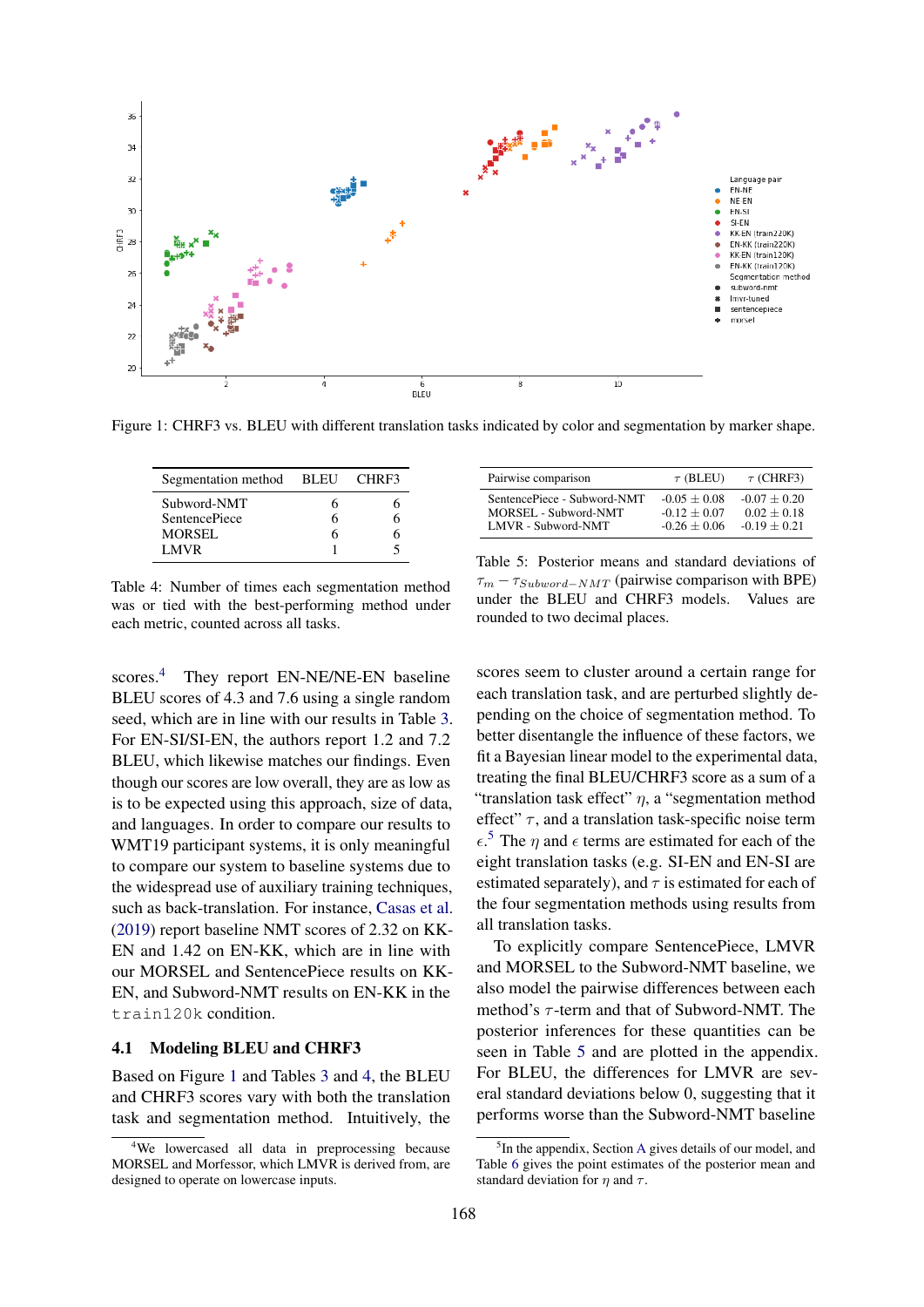when accounting for all translation tasks. Similarly, MORSEL is almost 2 standard deviations away from 0, though its posterior interval does cover 0. In both cases, the effect size is small, with a mean of -0.12 and -0.26 points of BLEU for MORSEL and LMVR, respectively. The reliability of this difference also disappears for LMVR under the CHRF3 model, where no segmentation method's posterior mean is several standard deviations away from 0.

We hypothesize that this greater discrimination among methods when using BLEU may originate from the differences between how BLEU and CHRF3 operate. Since CHRF3 is a character-level metric, it is less prone than BLEU to penalizing a given translation due to subword outputs that are *almost* correct. For instance, consider output of  $d$ o $d$  $g$   $\alpha$   $\rightarrow$  dogs with dog as the reference; while CHRF3 awards credit for this as a partial match, BLEU treats it as entirely incorrect. This further underscores our observation that segmentation methods perform inconsistently across experimental conditions.

## 5 Conclusion and future work

Contrary to our hypothesis about the usefulness of morphology-aware segmentation, we see no consistent advantage, and possibly a small disadvantage, to using LMVR or MORSEL in this resource-constrained setting. By and large, our experiments and modeling show that no segmentation approach consistently achieves the best BLEU/CHRF3 across all translation tasks. BPE remains a good default segmentation strategy, but it is possible that LMVR, MORSEL, or similar systems may show larger performance advantages for languages with specific morphological structures.

Consequently, we believe further work is needed to better understand when morphology-aware methods are most effective and to develop methods that provide a consistent advantage over BPE. One such avenue of future work would be to broaden our analysis to more languages and include languages that are higher-resourced but morphologically rich and as well as ones that are lower-resourced but morphologically poor. [Ortega et al.](#page-6-18) [\(2021\)](#page-6-18), which we encountered during preparation of the final version of this paper, began to address these questions by comparing Morfessor with BPE and their own BPE variant on Finnish, Quechua and Spanish.

An alternative approach which we intend to pur-

sue in future work is experimenting with supervised morphological segmenters or analyzers that can be efficiently developed even in lower-resourced settings. Incorporating such "gold standard" segmentations may make it clearer whether the unsupervised morphological segmenters are capturing linguistically-relevant structure.

Finally, there is the question of whether BPE can approximate a general representation for a language instead of converging on a corpus-specific set of subwords. To test this, one can add monolingual data and train the BPE segmentation on that larger data set. Ideally the new, "enriched" segmentations would depend less on the specific vocabulary of the training corpus. As noted above, [Scherrer et al.](#page-7-4) [\(2020\)](#page-7-4) observed this approach to be helpful in terms of BLEU. However, it remains unknown why the subwords derived from a larger corpus perform better, and whether better identification of morphological structure could be responsible.

We hope that this work and these ideas will catalyze further research, and that efficient methods for translating to and from lower-resourced languages can be developed as a result.

# References

- <span id="page-5-0"></span>Duygu Ataman and Marcello Federico. 2018a. [Compo](https://doi.org/10.18653/v1/P18-2049)[sitional representation of morphologically-rich input](https://doi.org/10.18653/v1/P18-2049) [for neural machine translation.](https://doi.org/10.18653/v1/P18-2049) In *Proceedings of the 56th Annual Meeting of the Association for Computational Linguistics (Volume 2: Short Papers)*, pages 305–311, Melbourne, Australia. Association for Computational Linguistics.
- <span id="page-5-2"></span>Duygu Ataman and Marcello Federico. 2018b. [An](https://www.aclweb.org/anthology/W18-1810) [evaluation of two vocabulary reduction methods for](https://www.aclweb.org/anthology/W18-1810) [neural machine translation.](https://www.aclweb.org/anthology/W18-1810) In *Proceedings of the 13th Conference of the Association for Machine Translation in the Americas (Volume 1: Research Track)*, pages 97–110, Boston, MA. Association for Machine Translation in the Americas.
- <span id="page-5-1"></span>Duygu Ataman, Matteo Negri, Marco Turchi, and Marcello Federico. 2017. [Linguistically motivated vo](https://ufal.mff.cuni.cz/pbml/108/art-ataman-negri-turchi-federico.pdf)[cabulary reduction for neural machine translation](https://ufal.mff.cuni.cz/pbml/108/art-ataman-negri-turchi-federico.pdf) [from turkish to english.](https://ufal.mff.cuni.cz/pbml/108/art-ataman-negri-turchi-federico.pdf) *The Prague Bulletin of Mathematical Linguistics*, 108(1):331–342.
- <span id="page-5-3"></span>Loïc Barrault, Ondřej Bojar, Marta R. Costa-jussà, Christian Federmann, Mark Fishel, Yvette Graham, Barry Haddow, Matthias Huck, Philipp Koehn, Shervin Malmasi, Christof Monz, Mathias Müller, Santanu Pal, Matt Post, and Marcos Zampieri. 2019. [Findings of the 2019 conference on machine transla](https://doi.org/10.18653/v1/W19-5301)[tion \(WMT19\).](https://doi.org/10.18653/v1/W19-5301) In *Proceedings of the Fourth Conference on Machine Translation (Volume 2: Shared*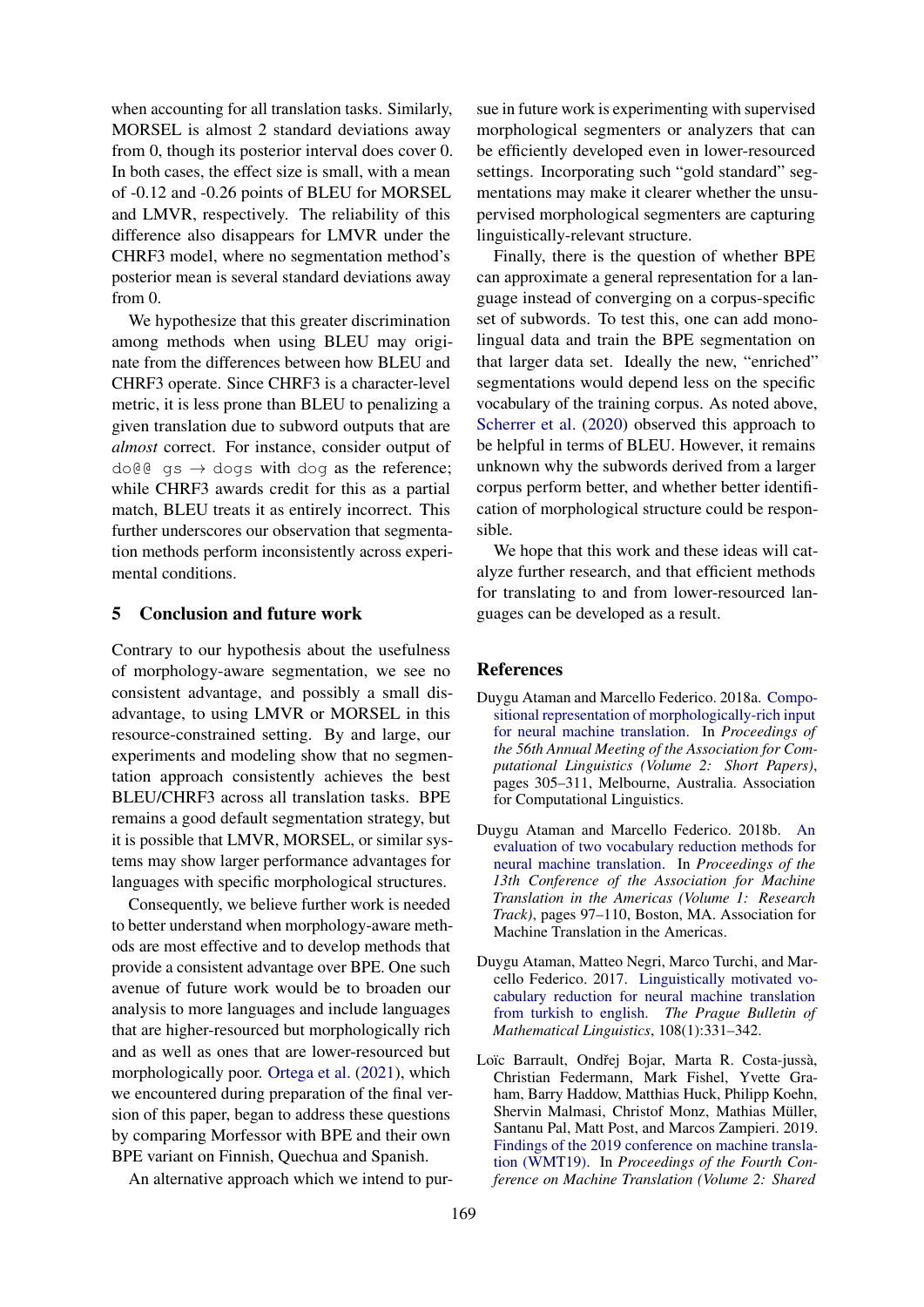*Task Papers, Day 1)*, pages 1–61, Florence, Italy. Association for Computational Linguistics.

- <span id="page-6-17"></span>Noe Casas, Jose A. R. Fonollosa, Carlos Escolano, ´ Christine Basta, and Marta R. Costa-jussa. 2019. ` [The TALP-UPC machine translation systems for](https://doi.org/10.18653/v1/W19-5311) [WMT19 news translation task: Pivoting techniques](https://doi.org/10.18653/v1/W19-5311) [for low resource MT.](https://doi.org/10.18653/v1/W19-5311) In *Proceedings of the Fourth Conference on Machine Translation (Volume 2: Shared Task Papers, Day 1)*, pages 155–162, Florence, Italy. Association for Computational Linguistics.
- <span id="page-6-16"></span>Erwin Chan and Constantine Lignos. 2010. [Inves](https://link.springer.com/article/10.1007/s11168-011-9077-2)[tigating the relationship between linguistic repre](https://link.springer.com/article/10.1007/s11168-011-9077-2)[sentation and computation through an unsupervised](https://link.springer.com/article/10.1007/s11168-011-9077-2) [model of human morphology learning.](https://link.springer.com/article/10.1007/s11168-011-9077-2) *Research on Language and Computation*, 8(2-3):209–238.
- <span id="page-6-0"></span>Philip Gage. 1994. A new algorithm for data compression. *C Users Journal*, 12(2):23–38.
- <span id="page-6-5"></span>Stig-Arne Grönroos, Sami Virpioja, and Mikko Kurimo. 2018. [Cognate-aware morphological segmen](https://doi.org/10.18653/v1/W18-6410)[tation for multilingual neural translation.](https://doi.org/10.18653/v1/W18-6410) In *Proceedings of the Third Conference on Machine Translation: Shared Task Papers*, pages 386–393, Belgium, Brussels. Association for Computational Linguistics.
- <span id="page-6-6"></span>Stig-Arne Grönroos, Sami Virpioja, Peter Smit, and Mikko Kurimo. 2014. [Morfessor FlatCat: An](https://www.aclweb.org/anthology/C14-1111) [HMM-based method for unsupervised and semi](https://www.aclweb.org/anthology/C14-1111)[supervised learning of morphology.](https://www.aclweb.org/anthology/C14-1111) In *Proceedings of COLING 2014, the 25th International Conference on Computational Linguistics: Technical Papers*, pages 1177–1185, Dublin, Ireland. Dublin City University and Association for Computational Linguistics.
- <span id="page-6-8"></span>Francisco Guzmán, Peng-Jen Chen, Myle Ott, Juan Pino, Guillaume Lample, Philipp Koehn, Vishrav Chaudhary, and Marc'Aurelio Ranzato. 2019. [The](https://doi.org/10.18653/v1/D19-1632) [FLORES evaluation datasets for low-resource ma](https://doi.org/10.18653/v1/D19-1632)[chine translation: Nepali–English and Sinhala–](https://doi.org/10.18653/v1/D19-1632) [English.](https://doi.org/10.18653/v1/D19-1632) In *Proceedings of the 2019 Conference on Empirical Methods in Natural Language Processing and the 9th International Joint Conference on Natural Language Processing (EMNLP-IJCNLP)*, pages 6098–6111, Hong Kong, China. Association for Computational Linguistics.
- <span id="page-6-7"></span>Matthias Huck, Simon Riess, and Alexander Fraser. 2017. [Target-side word segmentation strategies](https://doi.org/10.18653/v1/W17-4706) [for neural machine translation.](https://doi.org/10.18653/v1/W17-4706) In *Proceedings of the Second Conference on Machine Translation*, pages 56–67, Copenhagen, Denmark. Association for Computational Linguistics.
- <span id="page-6-11"></span>Gulshat Kessikbayeva and Ilyas Cicekli. 2014. [Rule](https://doi.org/10.3115/v1/W14-2806) [based morphological analyzer of Kazakh language.](https://doi.org/10.3115/v1/W14-2806) In *Proceedings of the 2014 Joint Meeting of SIG-MORPHON and SIGFSM*, pages 46–54, Baltimore, Maryland. Association for Computational Linguistics.
- <span id="page-6-13"></span>Philipp Koehn, Hieu Hoang, Alexandra Birch, Chris Callison-Burch, Marcello Federico, Nicola Bertoldi, Brooke Cowan, Wade Shen, Christine Moran, Richard Zens, Chris Dyer, Ondřej Bojar, Alexandra Constantin, and Evan Herbst. 2007. [Moses: Open](https://www.aclweb.org/anthology/P07-2045) [source toolkit for statistical machine translation.](https://www.aclweb.org/anthology/P07-2045) In *Proceedings of the 45th Annual Meeting of the Association for Computational Linguistics Companion Volume Proceedings of the Demo and Poster Sessions*, pages 177–180, Prague, Czech Republic. Association for Computational Linguistics.
- <span id="page-6-12"></span>Anoop Kunchukuttan. 2020. The IndicNLP Library. [https://github.com/anoopkunchukuttan/](https://github.com/anoopkunchukuttan/indic_nlp_library/blob/master/docs/indicnlp.pdf) [indic\\_nlp\\_library/blob/master/docs/](https://github.com/anoopkunchukuttan/indic_nlp_library/blob/master/docs/indicnlp.pdf) [indicnlp.pdf](https://github.com/anoopkunchukuttan/indic_nlp_library/blob/master/docs/indicnlp.pdf).
- <span id="page-6-15"></span>Mikko Kurimo, Sami Virpioja, Ville T Turunen, et al. 2010. Proceedings of the Morpho Challenge 2010 workshop. In *Morpho Challenge Workshop 2010*. Aalto University School of Science and Technology.
- <span id="page-6-2"></span>Constantine Lignos. 2010. Learning from unseen data. In *Proceedings of the Morpho Challenge 2010 Workshop*, pages 35–38.
- <span id="page-6-1"></span>Wang Ling, Isabel Trancoso, Chris Dyer, and Alan W Black. 2015. [Character-based neural machine trans](http://arxiv.org/abs/1511.04586v1)[lation.](http://arxiv.org/abs/1511.04586v1) *ArXiV*.
- <span id="page-6-18"></span>John E. Ortega, Richard Castro Mamani, and Kyunghyun Cho. 2021. [Neural machine translation](https://doi.org/10.1007/s10590-020-09255-9) [with a polysynthetic low resource language.](https://doi.org/10.1007/s10590-020-09255-9) *Machine Translation*.
- <span id="page-6-3"></span>Kishore Papineni, Salim Roukos, Todd Ward, and Wei-Jing Zhu. 2002. [Bleu: a method for automatic eval](https://doi.org/10.3115/1073083.1073135)[uation of machine translation.](https://doi.org/10.3115/1073083.1073135) In *Proceedings of the 40th Annual Meeting of the Association for Computational Linguistics*, pages 311–318, Philadelphia, Pennsylvania, USA. Association for Computational Linguistics.
- <span id="page-6-4"></span>Maja Popović. 2015. [chrF: character n-gram F-score](https://doi.org/10.18653/v1/W15-3049) [for automatic MT evaluation.](https://doi.org/10.18653/v1/W15-3049) In *Proceedings of the Tenth Workshop on Statistical Machine Translation*, pages 392–395, Lisbon, Portugal. Association for Computational Linguistics.
- <span id="page-6-9"></span>Balaram Prasain. 2011. *Computational analysis of Nepali morphology: A model for natural language processing*. Ph.D. thesis, Faculty of Humanities and Social Sciences of Tribhuvan University.
- <span id="page-6-10"></span>Rajith Priyanga, Surangika Ranatunga, and Gihan Dias. 2017. [Sinhala word joiner.](https://www.aclweb.org/anthology/W17-7528) In *Proceedings of the 14th International Conference on Natural Language Processing (ICON-2017)*, pages 220–226, Kolkata, India. NLP Association of India.
- <span id="page-6-14"></span>Christian Roest, JK Spenader, and A Toral Ruiz. 2020. Morphological segmentation of polysynthetic languages for neural machine translation: The case of inuktitut. mastersthesis, University of Groeningen.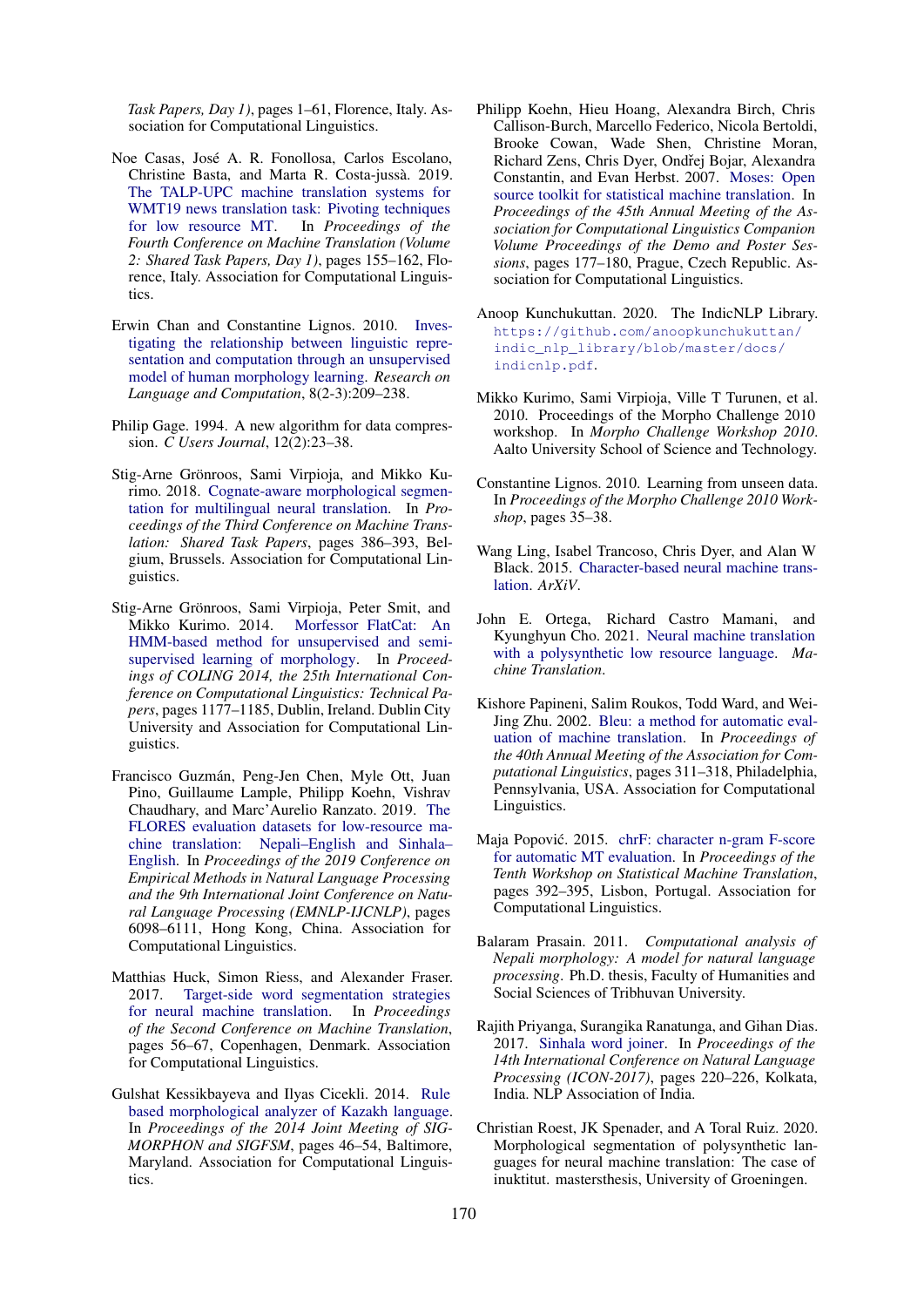- <span id="page-7-4"></span>Yves Scherrer, Stig-Arne Grönroos, and Sami Virpioja. 2020. [The University of Helsinki and aalto](https://www.aclweb.org/anthology/2020.wmt-1.134) [university submissions to the WMT 2020 news and](https://www.aclweb.org/anthology/2020.wmt-1.134) [low-resource translation tasks.](https://www.aclweb.org/anthology/2020.wmt-1.134) In *Proceedings of the Fifth Conference on Machine Translation*, pages 1129–1138, Online. Association for Computational Linguistics.
- <span id="page-7-0"></span>Rico Sennrich, Barry Haddow, and Alexandra Birch. 2016. [Neural machine translation of rare words](https://doi.org/10.18653/v1/P16-1162) [with subword units.](https://doi.org/10.18653/v1/P16-1162) In *Proceedings of the 54th Annual Meeting of the Association for Computational Linguistics (Volume 1: Long Papers)*, pages 1715– 1725, Berlin, Germany. Association for Computational Linguistics.
- <span id="page-7-6"></span>Rico Sennrich and Biao Zhang. 2019. [Revisiting low](https://doi.org/10.18653/v1/P19-1021)[resource neural machine translation: A case study.](https://doi.org/10.18653/v1/P19-1021) In *Proceedings of the 57th Annual Meeting of the Association for Computational Linguistics*, pages 211– 221, Florence, Italy. Association for Computational Linguistics.
- <span id="page-7-2"></span>Antonio Toral, Lukas Edman, Galiya Yeshmagambetova, and Jennifer Spenader. 2019. [Neural machine](https://doi.org/10.18653/v1/W19-5343) [translation for English–Kazakh with morphological](https://doi.org/10.18653/v1/W19-5343) [segmentation and synthetic data.](https://doi.org/10.18653/v1/W19-5343) In *Proceedings of the Fourth Conference on Machine Translation (Volume 2: Shared Task Papers, Day 1)*, pages 386–392, Florence, Italy. Association for Computational Linguistics.
- <span id="page-7-5"></span>Ashish Vaswani, Noam Shazeer, Niki Parmar, Jakob Uszkoreit, Llion Jones, Aidan N Gomez, Łukasz Kaiser, and Illia Polosukhin. 2017. Attention is all you need. In *Advances in neural information processing systems*, pages 5998–6008.
- <span id="page-7-1"></span>Sami Virpioja, Peter Smit, Stig-Arne Grönroos, Mikko Kurimo, et al. 2013. Morfessor 2.0: Python implementation and extensions for Morfessor baseline. *Technical Report*.
- <span id="page-7-3"></span>Marion Weller-Di Marco and Alexander Fraser. 2020. [Modeling word formation in English–German neu](https://doi.org/10.18653/v1/2020.acl-main.389)[ral machine translation.](https://doi.org/10.18653/v1/2020.acl-main.389) In *Proceedings of the 58th Annual Meeting of the Association for Computational Linguistics*, pages 4227–4232, Online. Association for Computational Linguistics.

### <span id="page-7-7"></span>A Bayesian Linear Model Details

Mathematically, our model can be expressed as:

$$
\phi_{lm} = \eta_l + \tau_m + \epsilon_l \tag{1}
$$

where  $\phi_{lm} \in \{BLEU, CHRF3\}$ ,  $\eta_l$  and  $\tau_m$  represent the "translation task effect" and "segmentation method effect," and  $\epsilon_l$  is a translation task-specific variance term.

To initialize our Bayesian linear model from Equation [1,](#page-7-9) we set the following priors. For the BLEU model,  $\eta_l \sim \mathcal{N}(4, 3)$  and  $\tau_m \sim \mathcal{N}(0, 1)$ .

<span id="page-7-8"></span>

| Segmentation method effect  | $\tau$ (BLEU)    | $\tau$ (CHRF3)   |
|-----------------------------|------------------|------------------|
| <b>LMVR</b>                 | $-0.09 \pm 0.47$ | $0.41 + 0.50$    |
| <b>MORSEL</b>               | $0.05 + 0.47$    | $0.63 \pm 0.50$  |
| <b>SentencePiece</b>        | $0.12 \pm 0.47$  | $0.53 \pm 0.50$  |
| Subword-NMT                 | $0.17 \pm 0.47$  | $0.60 \pm 0.50$  |
| Pairwise comparison         | $\tau$ (BLEU)    | $\tau$ (CHRF3)   |
| SentencePiece - Subword-NMT | $-0.05 \pm 0.08$ | $-0.07 \pm 0.20$ |
| LMVR - Subword-NMT          | $-0.26 \pm 0.06$ | $-0.19 \pm 0.21$ |
| MORSEL - Subword-NMT        | $-0.12 \pm 0.07$ | $0.02 + 0.18$    |
| Translation task effect     | $\eta$ (BLEU)    | $\eta$ (CHRF3)   |
| $EN-KK$ (train 120 $k$ )    | $1.01 \pm 0.47$  | $21.16 \pm 0.52$ |
| EN-KK (train220k)           | $1.94 \pm 0.47$  | $22.21 \pm 0.51$ |
| EN-NE                       | $4.36 + 0.47$    | $30.60 + 0.50$   |
| EN-SI                       | $1.07 + 0.47$    | $26.95 + 0.52$   |
| KK-EN (train120k)           | $2.39 \pm 0.48$  | $24.58 \pm 0.56$ |
| $KK-EN$ (train 220 $k$ )    | $10.07 \pm 0.48$ | $33.81 \pm 0.54$ |
| NE-EN                       | $7.41 \pm 0.56$  | $32.02 \pm 0.82$ |
| SI-EN                       | $7.51 + 0.47$    | $33.05 + 0.54$   |

Table 6: Posterior means and standard deviations for  $\tau$ and  $\eta$  under the BLEU and CHRF3 models.

For the CHRF3 model,  $\eta_l \sim \mathcal{N}(15, 7)$  and  $\tau_m \sim$  $\mathcal{N}(0, 1)$ . The priors are the same regardless of translation task or segmentation method. For our noise terms, we use a  $\epsilon_l$  ∼ HalfCauchy(5) prior in all models. Our rationale for these priors is that  $\eta_l$ should place most of its probability mass within the observed range of BLEU/CHRF3, whereas  $\tau_m$ should, *a priori*, take on positive and negative values with equal probability, reflecting a lack of prior information. All models are fit using PyMC3, and MCMC posterior inference performed using the No-U-Turn Sampler.

All posterior means for  $\eta$  are close to the average BLEU/CHRF3 scores per translation task observed in Table [3,](#page-3-0) and fall between 1.01 and 10.07 for the BLEU model, and 21.16 and 33.81 for the CHRF3 model. In contrast, the posterior means for  $\tau$  are universally small: -0.09, 0.05, 0.12, and 0.17 for LMVR, MORSEL, SentencePiece and Subword-NMT, respectively, with a posterior standard deviation of 0.47. The  $\tau$ -terms under the CHRF3 model exhibit a similar pattern: 0.41, 0.63, 0.53, 0.60, with a posterior standard deviation of 0.50. Compared to the posterior standard deviation, as well as translation task effects  $\eta$ , the  $\tau$ -terms are practically 0. This, in conjunction with our analysis using Dunn's test, suggests that there is not a segmentation method that consistently works best across translation tasks.

<span id="page-7-9"></span>Figures [2](#page-8-0) and [3](#page-8-1) show posterior predictive distributions for the BLEU and CHRF3 models. Figure [4](#page-9-0) shows the posterior distribution of pairwise differences between each of the other segmentation methods and Subword-NMT.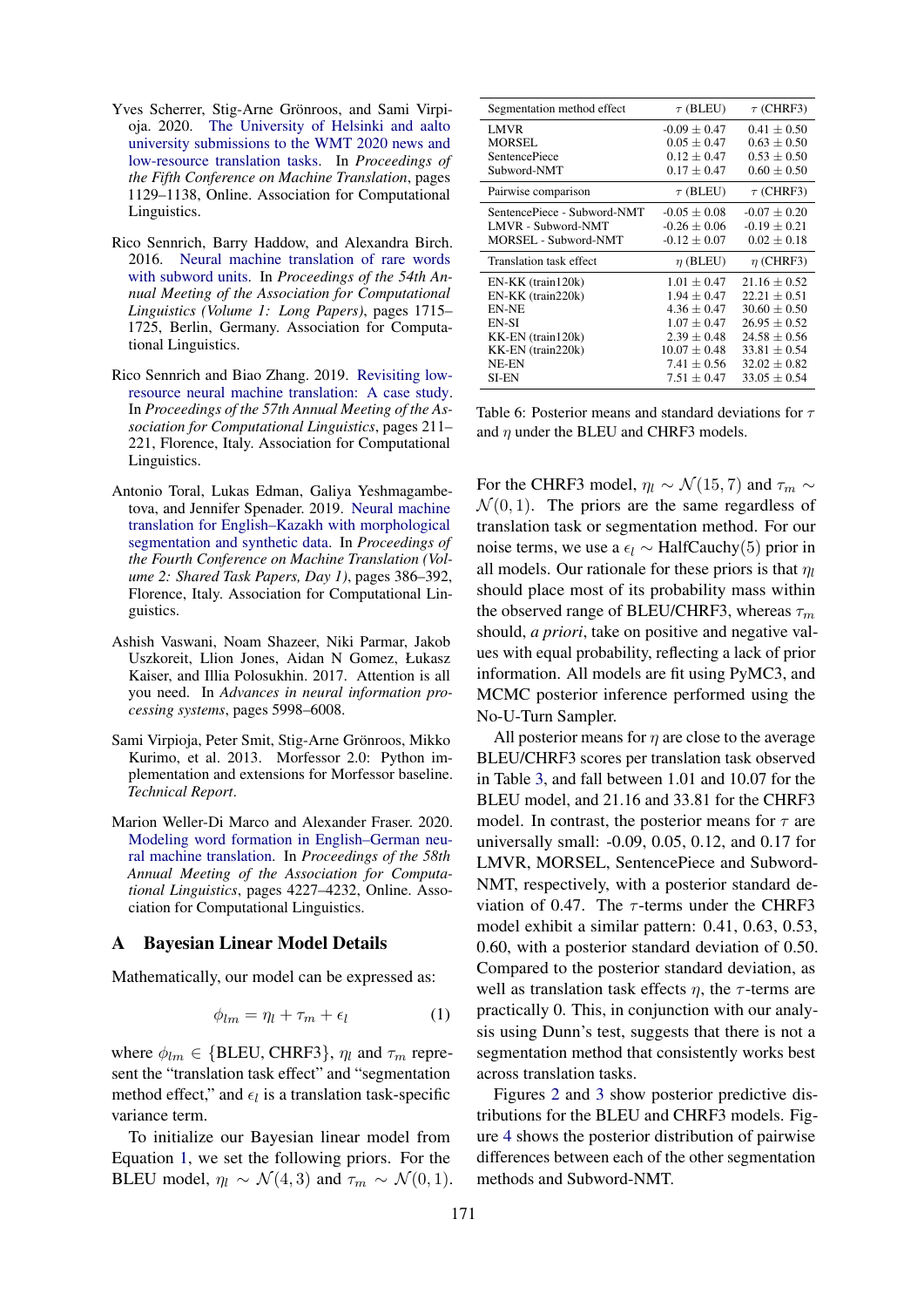<span id="page-8-0"></span>

Figure 2: Posterior predictive distribution of BLEU under the Bayesian linear model.

<span id="page-8-1"></span>

Figure 3: Posterior predictive distribution of CHRF3 under the Bayesian linear model.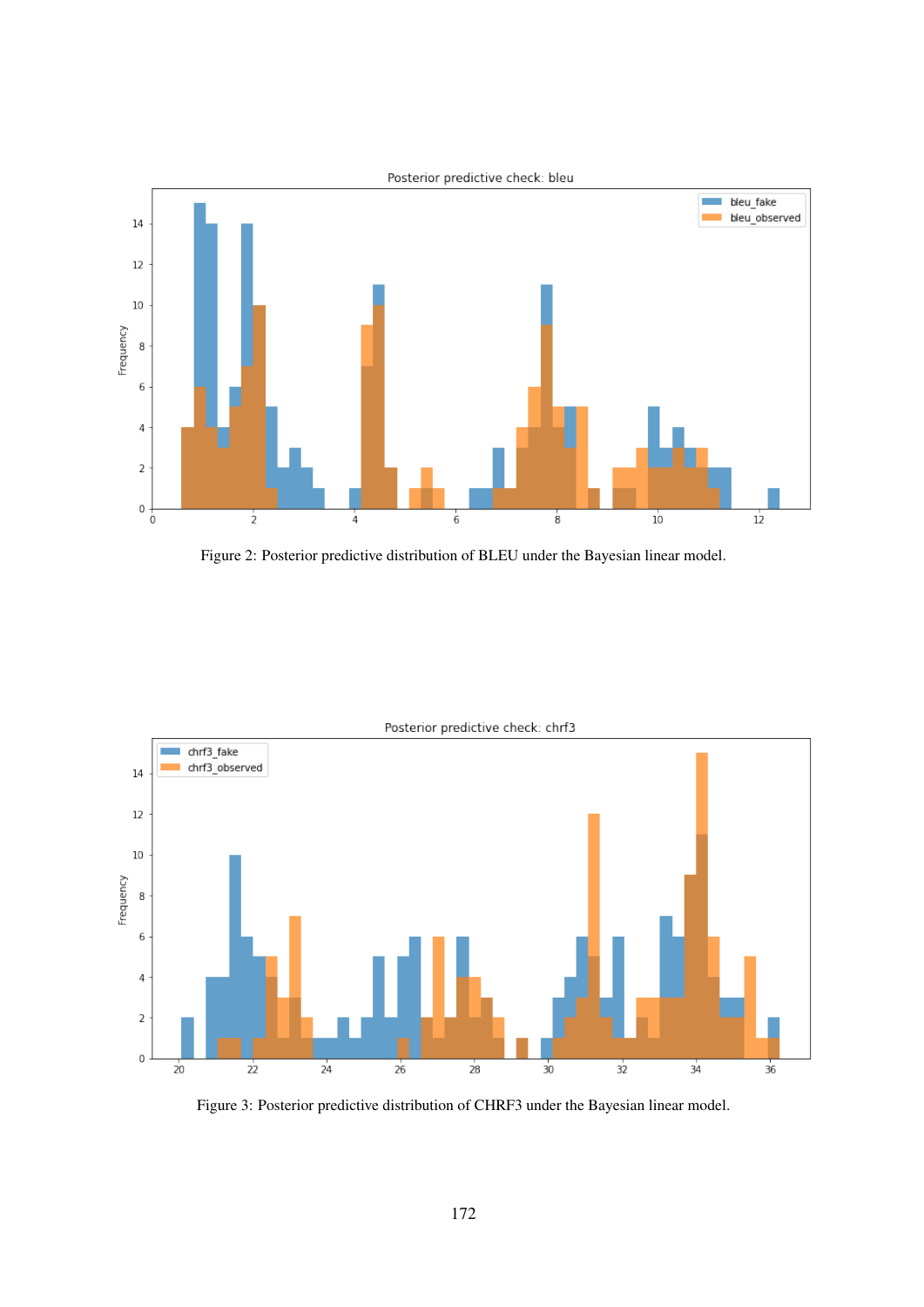<span id="page-9-0"></span>

Figure 4: Posterior distribution of pairwise differences  $\tau_m - \tau_{\text{Subword-NMT}}$  in the BLEU model (left) and CHRF3 model (right). Note:  $m \in \{$ SentencePiece, LMVR, MORSEL $\}$